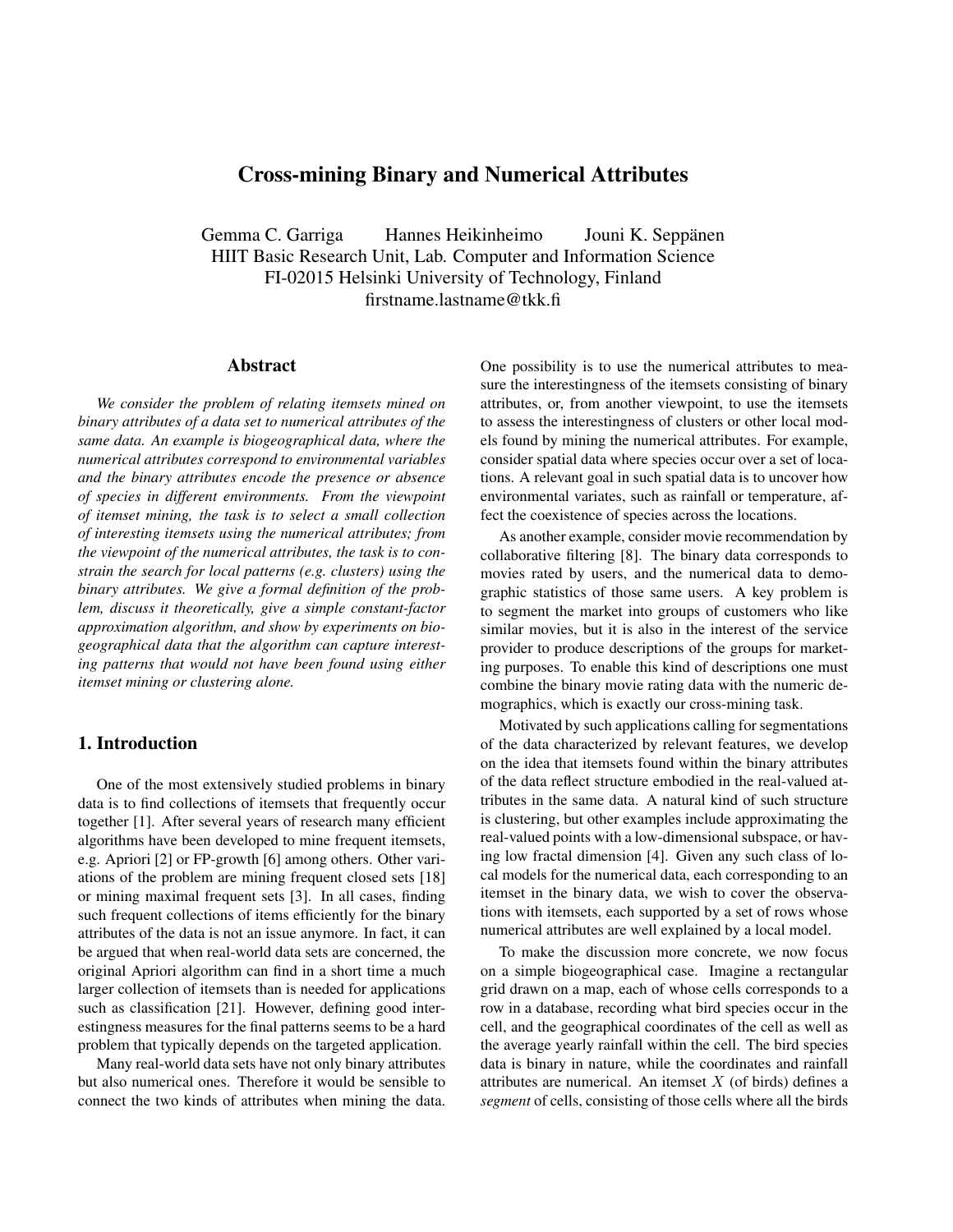in  $X$  occur. For each segment we can fit a local model. If our models are defined by means, the model corresponding to the segment defined by  $X$  tells us the centroid of the cells where all birds in  $X$  co-occur, and the average rainfall in these cells. If the birds occur close together and in areas with similar rainfall, this model is a good fit to the segment.

Once we have mined all frequent itemsets (or, e.g., closed itemsets), we seek to select  $k$  itemsets whose segments cover the numerical data with as well-fitting models as possible. Formally this corresponds to minimizing the error when each tuple is modeled by the best itemset model from the solution set. Other variations of this optimization problem, such as partitioning or when  $k$  does not need to be specified a priori are also natural. We will refer to these optimization problems as *itemset segmentation problems*.

This itemset segmentation problem has an apparent similarity to the segmentation problems defined for catalog segmentation [14, 13], to facility location problems [11, 19] and also to clustering [5, 10]. Our contribution lies in the border of all these problems and moreover provides a characterization of the final segments with the itemsets found on the same data. This allows for a very intuitive interpretation of our results. Another perspective is that we give a solution to the problem of ranking frequent itemsets: the measure is an itemset's relevance in describing the structure of the numerical features. Our contribution can also be seen as a new kind of constrained clustering [20], where instead of *must-link* and *cannot-link*, the constraints arise from the frequent itemsets of the binary part of the data. A thorough discussion of the related work is presented in Section 5.

By using an analysis framework based on submodular functions, we show in this paper that a simple greedy strategy obtains a solution which is within  $1 - \frac{1}{e}$  for the itemset segmentation problems defined here. Unfortunately, minimizing the error function, commonly defined with L2– norm, does not satisfy the submodularity requirements to achieve such approximation bound. Thus, we transform the score function by measuring the error gap of each candidate segment (itemset) from a default worst-score model that always covers all the data. With this transformation the problem becomes that of maximizing the deviation of the solution set from the default model.

A difficulty arising when using itemsets is that a single data point may be covered by multiple itemsets. We address this problem by letting each data point select the itemset that fits it best. However, each model is selected using the whole subset of data that supports the corresponding itemset, instead of only the data whose error is computed from the model. This is because of two reasons: first, otherwise the optimal model for each data point could keep changing when other data points are assigned to models, leading to a possibly difficult optimization problem already in computing the score of the itemset; second, this solution ensures

that adding overlapping itemsets to the collection has diminishing returns, thus encouraging the algorithm to seek itemsets covering different parts of the data.

### 2. Description of the framework

Consider a set  $T$  of tuples where each tuple contains two types of attributes, binary-valued attributes and real-valued attributes. We refer to this vertical split on  $T$  by denoting each  $t \in T$  as  $t = [t_B, t_R]$ , where  $t_B$  is a binary vector and  $t_R$  is a real-valued vector. Also let  $\mathcal I$  denote the universe of items defining the binary attributes of  $T$ . It is sometimes more convenient to refer to the binary part of each tuple as a subset of the universe of items, i.e.,  $t_B \subseteq \mathcal{I}$  containing all those binary attributes with value 1 in the tuple. For an itemset  $X \subseteq \mathcal{I}$  and a tuple  $t = [t_B, t_R]$ , we will use the indicator function  $t(X)$  that returns 1 if  $X \subseteq t_B$ , and 0 otherwise. We say that an itemset  $X \subseteq \mathcal{I}$  covers all those tuples  $t \in T$  such that  $t(X) = 1$ .

We denote a class of models by  $M$ . Given an itemset  $X \subseteq \mathcal{I}$ , we define the segment characterized by X as  $s = (X, m)$ , where m is the best model from the class M that can be assigned to the real-valued attributes of the tuples covered by X, that is  $m = \mathcal{M}(\lbrace t_R | t(X), t =$  $[t_B, t_R] \in T$ ). To simplify the discussion we assume that the local models concern clustering around a mean, so that  $m = \text{mean}(\{t_R \mid t(X), t = [t_B, t_R] \in T\})$ . However, more complex models are also possible, like the local dimension of the data, or an entropy measure.

It is convenient to assume the existence of a default segment that always covers all the data in  $T$ . This will be the segment characterized by the empty set, default =  $(\emptyset, m_0)$ with  $m_0$  being the mean of the real-valued attributes of all tuples. In this way all the tuples of the data are initially assigned to at least the default segment.

For a segment  $s = (X, m)$ , the score (error) of a tuple  $t = [t_B, t_R] \in T$  with respect to s is defined as follows.

$$
e(t \mid s) = \begin{cases} \infty & \text{if } t(X) \neq 1, \\ \|t_R - m\|^2 & \text{otherwise.} \end{cases} \tag{1}
$$

The score of a tuple  $t \in T$  for a set of segments  $S =$  ${s_1, \ldots, s_n}$  is defined as the error obtained by choosing the best segment in  $S$ . As will become clear later, we define it as the reduction in error from the default model.

$$
e(t | S) = \max_{i} \{ e(t | default) - e(t | s_i), 0 \}
$$
 (2)

So, given a fixed set of models in S, we usually say that a tuple  $t \in T$  is assigned (or modeled) by the best segment (model) in  $S$ , corresponding to the argument of the maximum of Equation 2.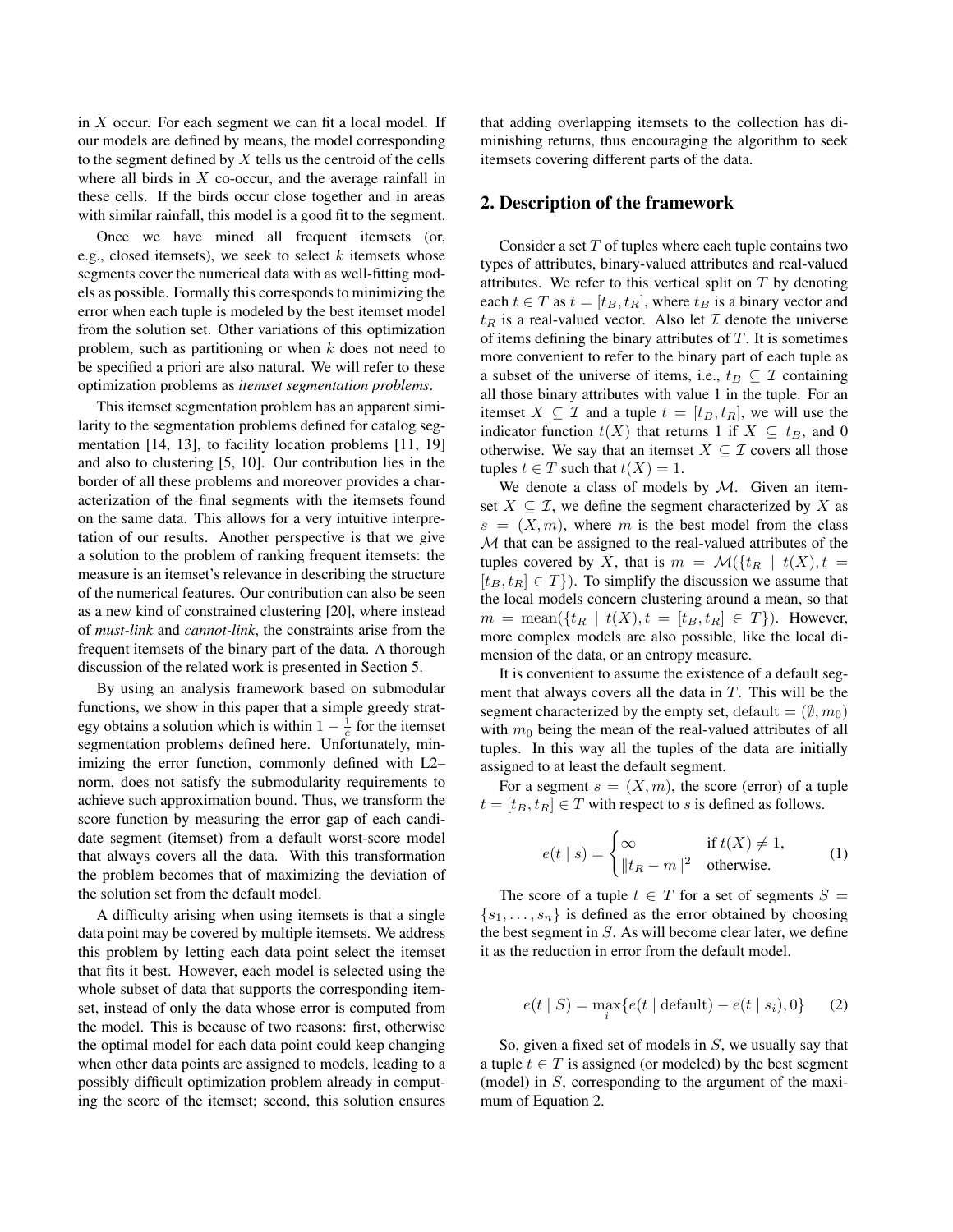Note that the score  $e(t | S)$  of Equation 2 could be also defined as a minimization function of the form  $\min_i \{e(t) |$ default),  $\{e(t \mid s_i)\}\$ . In such case, it would resemble the minimization function of a facility location problem [19] in which the goal is to open some number of facilities to serve customers. However, the algorithmic issues of our problem turn out to be technically quite different from those in facility location problems, but still closer to the segmentation problems presented in [14]. As in the general segmentation problems, the space of our possible decisions is exponential – arising from the exponential combinations of  $\mathcal I$  items that can define the segments – and thus, an analysis based on submodularity properties is clearly more appropriate.

The problem we study can be defined as follows.

Problem 1 (ITEMSET SEGMENTATION PROBLEM). *Given a set of tuples* T *and a set of all candidate segments* C *defined by a collection of itemsets, find a subset*  $S \subseteq C$  *of size*  $k$  such that the sum  $\sum_{t\in T} e(t\mid S)$  is maximized.

As in [14], we can also consider the equivalent partitioning version of this problem which corresponds to commuting the max operators in the maximization function. It can be defined as follows: Given a set of tuples  $T$ , a set of segments  $S$  and an integer  $k$ , find a partition of T into k sets  $T_1, \ldots, T_k$  such that it maximizes the sum  $\sum_{j\in 1...k} \max_{s\in S} \sum_{t\in T_j} e(t \mid s)$ . It is easy to see that this partitioning variant is equivalent to Problem 1.

Still more interesting however, is to consider the problem where  $k$  is not fixed a priori.

Problem 2 (ITEMSET SEGMENTATION PROBLEM, VARI-ABLE k VERSION). *Given a set of tuples* T*, a set of all candidate segments* C *defined by some collection of itemsets, and an integer*  $\gamma$ *, find k segments*  $S \subseteq C$  *such that the*  $sum\ \left(\sum_{t \in T} e(t \mid S)\right) - \gamma k$  is maximized.

Notice that these problems are defined for a general collection of itemsets C. In practice, this collection C may correspond to frequent sets, closed sets or maximal frequent sets mined on the binary tuples of the data. Because closed sets are a non-redundant representation of frequent sets – i.e, an itemset  $X$  is not closed if there exits a superset  $X \subset Y$  with exactly the same cover [18] – it will be better in practice to directly consider frequent closed sets over the regular frequent itemsets.

To conclude this section, we discuss the complexity of the problems. Proofs of these and other theorems are omitted for space constraints.

#### Theorem 1. *The itemset segmentation problem is NP-hard.*

If the number of itemsets defining the possible segments  $S$  is constant, the number of possible k solutions will also bounded constant. In such cases the problems could be solved in time proportional to the  $|T|c$ , where c is the possible number of all solutions. Of course, the number of possible itemsets may be exponentially large if a very low frequency threshold has been used.

After Theorem 1 it follows now that the maximization of the variable segmentation of Problem 2 is also NP-hard. Indeed, as we will later see, the function there is a profit function which is known to be a basic NP problem.

#### 3. Algorithms

To show approximation guarantees on the ITEMSET SEGMENTATION PROBLEM, we will follow an analysis based on submodular functions. A function is said to be submodular if it satisfies the following property: the marginal gain from adding an element s to the solution set  $S$  decreases if the element  $s$  was added on a superset of  $S$ :  $f(S \cup \{s\}) - f(S) \ge f(S' \cup \{s\}) - f(S')$  for  $S \subseteq S'$ .

Submodular functions have been extensively studied for optimization problems. Particularly interesting for our problem is the following result shown by Nemhauser, Wolsey, and Fisher [17].

Theorem 2 ([17]). *For a non-negative, monotone submodular function* f*, let* S *be a solution set of size* k *obtained by selecting an element*  $s \notin S$  *one at a time, each time choosing that element that provides the largest marginal gain*  $f(S \cup \{s\}) - f(S)$ *. Let*  $S^*$  *be a set that maximizes the value of f, then*  $f(S) \ge (1 - 1/e) \cdot f(S^*)$ *.* 

The use of this submodularity result for Problem 1 has similar flavor as maximizing the spread influence through a social network of [12]. By showing that the function we wish to maximize here, namely  $E(T, S) = \sum_{t \in T} e(t | S)$ , satisfies the assumptions of Theorem 2, we can show that the following greedy algorithm has approximation guarantee  $1 - 1/e$  for Problem 1.

Algorithm 1. GREEDY ALGORITHM FOR PROBLEM 1*. Given a set of tuples* T *and the set of all segments* C *defined by all possible itemsets. At all times maintain a candidate solution set* S. Choose the next element  $s \in C$  *such that*  $s \notin C$ S having the best marginal gain  $E(T, S \cup \{s\}) - E(T, S)$ *until*  $|S| = k$ *.* 

We now consider the itemset segmentation problem in the variable case that an integer  $k$  is not fixed a priori to limit the solution set (Problem 2). In this case we wish to maximize a monotone submodular function minus a fixedcost function that depends on the number of elements in the solution set penalized by a fixed constant  $\gamma$ . These kind of functions are typically called profit functions. The analysis we follow for this problem is exactly the same proposed in [14]. The following result is useful for our application.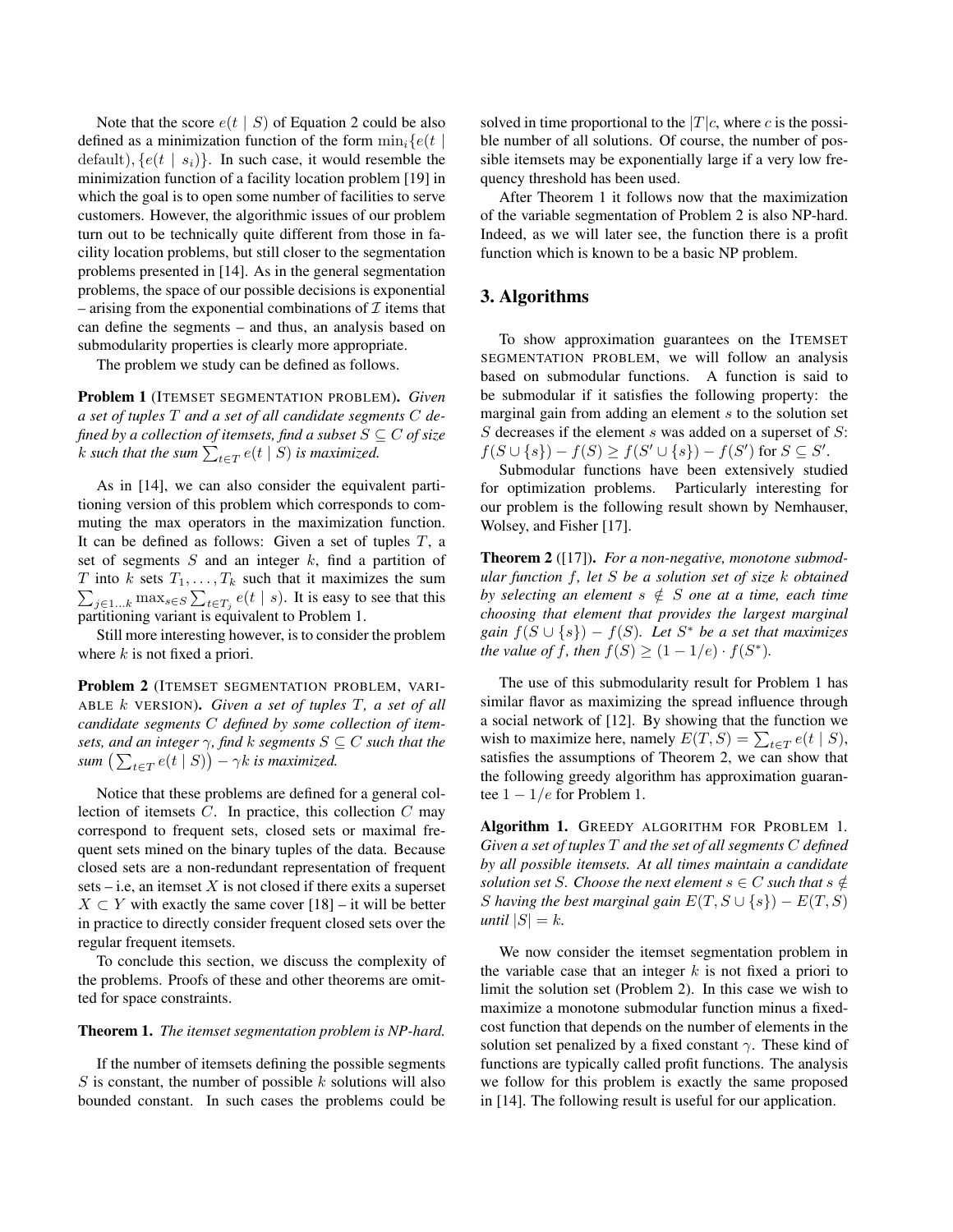Theorem 3 ([14]). *For a profit function* f*, let* S *be the a solution set of size* k *obtained by selecting elements*  $s \notin S$ *for which the marginal gain*  $f(S \cup \{s\}) - f(S)$  *is at least* γ*. Let* S <sup>∗</sup> *be the minimum-size optimal solution set, then this greedy algorithm achieves a performance guarantee of* √ *at least*  $(\sqrt{1+\mu}-1)^2/(1+\mu)$ *, where*  $\mu = f(S^*)/|S^*|$ 

Given that our function  $E(T, S)$  is already proven to be submodular and then,  $E(T, S) - k\gamma$  is a profit function by definition, we can directly approximate our Problem 2 by means of the greedy strategy defined by Theorem 3. Moreover, by re-scaling  $E(T, S)$  we can assume without loss of generality that  $\gamma = 1$ .

Algorithm 2. GREEDY ALGORITHM FOR PROBLEM 2*. Given a set of tuples*  $T$ , *a fixed cost*  $\gamma$  *and the set of all segments* C *defined by all possible itemsets. At all times maintain a candidate solution set*  $S$ *. Choose the next element*  $s \in$ C such that  $s \notin S$  a marginal gain  $E(T, S \cup \{s\}) - E(T, S)$ *of at least*  $\gamma$ *.* 

#### 4. Experimental evaluation

To verify the applicability of itemset segmentation we implemented the proposed algorithms and tested their behaviour on various data sets. In this version of the paper we report on an experiment using presence/absence data on European mammals [16]. The geographical region under study is divided into 2183 grid cells, in which the presence of 124 species is recorded  $\frac{1}{1}$ . As numerical attributes we used mean temperature, mean annual rain fall, mean annual temperature range and average elevation.<sup>2</sup>

Figure 1(a) shows the itemset segmentation of Europe. The top-6 segments were selected by the greedy algorithm from the 55,130 closed sets with minimum support over 25%. Each segment, represented by a closed set, uses as a model the mean of the real-valued transactions supported by the itemset. Figure 1(b) shows each one of the chosen segments separately. The final coverage is not necessarily equal to the support of the itemset characterizing the model. E.g., the default model corresponding to the empty set initially covers all data points, but most points are eventually assigned to other models.

Table 1 describes the top 6 segments of Figure 1 in terms of itemsets. The empty set corresponds to the default model that initially supports all the data points and has a final cover of 392 points. Graphically, the final coverage of the default model lies around the center part of Europe (Figure 1).

These are the points closer to the mean of the real-valued attributes of the whole data set. The segments are listed in order of addition by the greedy algorithm. As expected, the marginal gain decreases with the order.

Scandinavian countries are modeled by segments 1st and 6th: The first segment describes locations with low temperature and low altitude, while the sixth segment defines a specific subarea of the Nordic characterized by extremely low temperatures and high altitude. Elks are the prototypical mammals of the first segment, while a specific type of rabbits characterize the sixth segment. The second segment chosen by the greedy algorithm describes a flat area with high precipitation characterized by hedgehogs and mice. The third segment defines the mountain systems across Alps and Pyrenees; and the fourth segment defines southern European countries, characterized mainly by the high temperature where typically the wildcat mammals live. Notice that although coordinates were not included in the analysis of real-valued attributes, the final segments show a very good spatial coherence.

For this specific spatial data set, the segments chosen by the greedy algorithm are very stable, that is, decreasing the support (thus having more specific candidate segments) does not change the segmented areas very much. However, when using maximal frequent sets instead of closed frequent sets we obtain segments with less coverage with a better characterization of the species cohabiting in it. For example, with maximal itemsets of minimum support of 25%, the first 5 selected segments cover areas similar to the ones shown above; obviously the itemset descriptions are more specific and thus have smaller support in each one of these subareas. Only the 6th segment changes: with maximal sets, it spreads across the Dutch area of Europe characterized by different species of mice.

## 5. Related work

The problems defined here exhibit an apparent similarity to *facility location problems*, where one seeks to "open" some number of facilities to serve customers [11, 19] and typically, there is a fixed cost for each opened facility plus a penalty for each customer-facility distance. The nature of this problem has produced mainly results on the minimization of the proper score function. As mentioned in Section 2, the score  $e(t \mid S)$  of Equation 2 could be also defined as a minimization function of the form  $e(t | S) = min_i\{e(t |$ default),  $\{e(t \mid s_i)\}\$ . Then the problem would be transformed into minimizing the sum  $\hat{E}(S,T) = \sum_{t \in T} e(t \mid S)$ . The nature of optimization problems that seek to minimize a score function is very different from the ones presented here. A good summary of the approximation bounds for facility location problems can be found in [11]. Indeed, the approximation factor obtained in this paper can

<sup>&</sup>lt;sup>1</sup>The information is collected by the Societas Europaea Mammalogica, www.european-mammals.org, and is used in this paper with their permission. The preprocessed binary data used here is available as part of the supplementary information accompanying the article [7].

<sup>&</sup>lt;sup>2</sup>The climate and elevation observations were obtained from the dataset [9], available online at www.worldclim.org.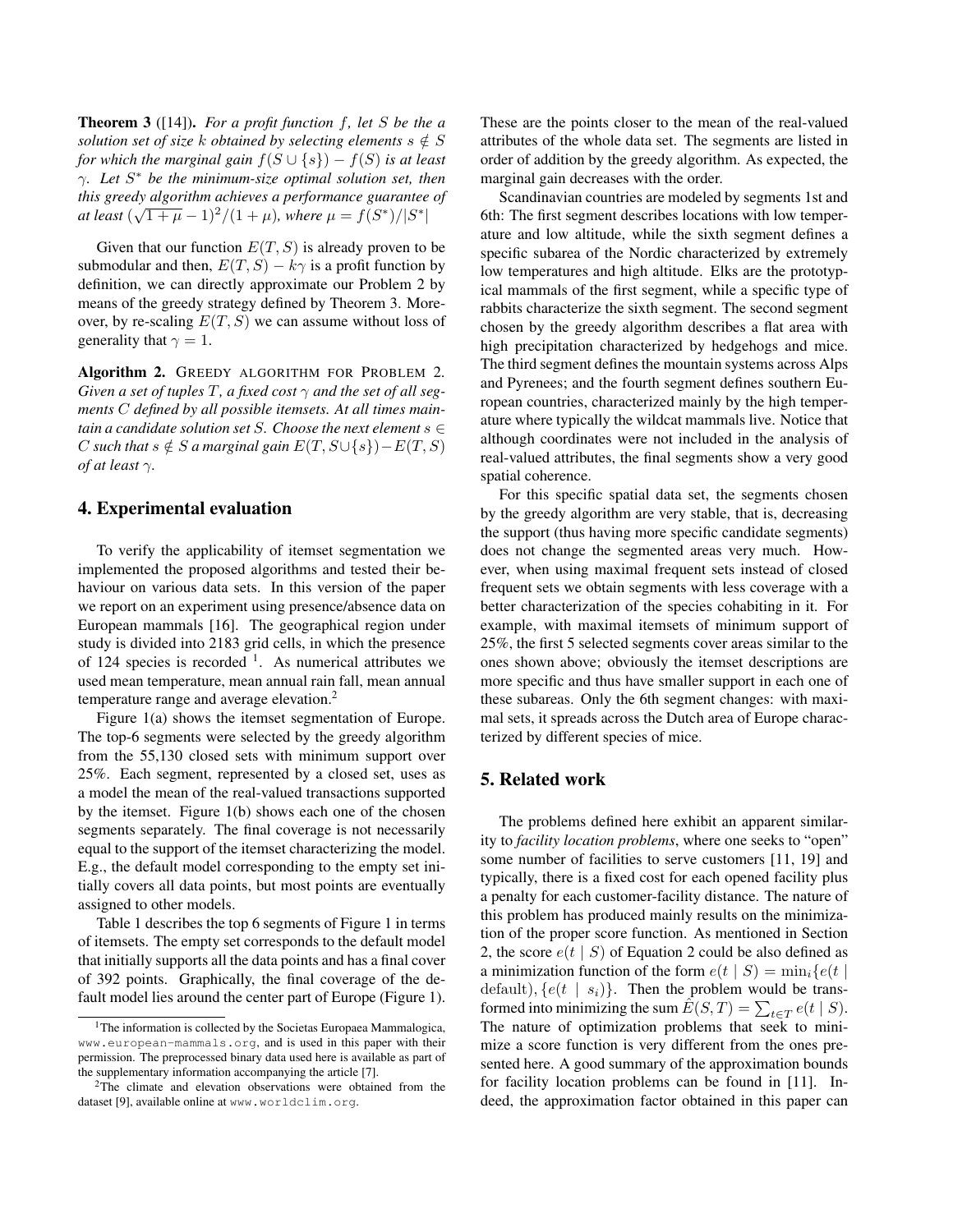

**Figure 1. (a) Top 6 itemset segments selected by greedy algorithm. (b) Spatial coverage of each top segment, shown separately in order of addition by the greedy strategy. The default model, not shown, covers unassigned points.**

be also expressed in terms of the minimization version of the same problem by conveniently re-scaling with the default model. It is easy to see that the approximation factor of the minimization problem is transformed then to  $\hat{E}(T, S) \le (1 - 1/e) \cdot \hat{E}(T, S^*) + 1/e \sum_{t \in T} e(t \mid \text{default}).$ 

Our contribution is also closely related to the *segmentation problems* from [14, 13], where one seeks to find the best segments according of an optimization function. The bounds obtained there correspond to the catalog segmentation problem, which can be seen as a generalization of the problem presented here. However, the idea of using collections of itemsets to bound the space of decisions to good models is new to the best of our knowledge. Moreover, the analysis of our greedy algorithm 1 by means of proving that our score is a submodular function is novel and still we provide with a characterization of the final segments with a set of relevant features corresponding to itemsets. Algorithm 2 stems directly from the results presented in [14].

A similar application of our contribution is clustering, an important algorithmic problem starting from [10]. As mentioned above, the partitioning version of Problem 1 can be seen as a specific clustering method. Our contribution here is then two-fold: First, from the numerous clustering methods it turns usually difficult to evaluate the quality of the partition; in our case, the partition is always properly represented by a unique itemset which defines a relevant set of features describing the partition. Second, if one wishes to cluster real attributes independently from the binary attributes, the solution might contain different partitions that are identified by a collection of itemsets (not a single one as we propose here). Yet another drawback, different partitions would end up being characterized by the same itemset (or several similar itemsets).

The cross-mining problem can also be seen as a form of constrained clustering. In typical constrained clustering algorithms, the constraints are of the form *cannot-link* and *must-link* [20], but in cross-mining the constraints are defined by the itemset structure of the binary data. A *cannotlink* constraint that says that tuples  $t_1$  and  $t_2$  must belong to different clusters can be encoded by assigning disjoint binary parts to the tuples, and a *must-link* constraint can be approximated by assigning the tuples exactly the same binary attributes; however, this does not guarantee that the tuples end up in the same segment if they have very different numerical attributes. Intermediate constraints can be represented by partially overlapping binary parts. If *mustlink* constraints are required in the application, they can of course be added to the cross-mining problem.

There are other works in the current literature using submodular functions to prove approximation bounds, e.g. [12]. To the best of our knowledge no contribution has been made similar to the line of this paper.

Finally, our results contribute to ranking itemsets [15], ranked in this paper by the ability to describe good partitions of the real-valued data. Hence, we showed that with a simple greedy strategy we can always provide a good approximate ranking of the best top- $k$  itemsets in the data.